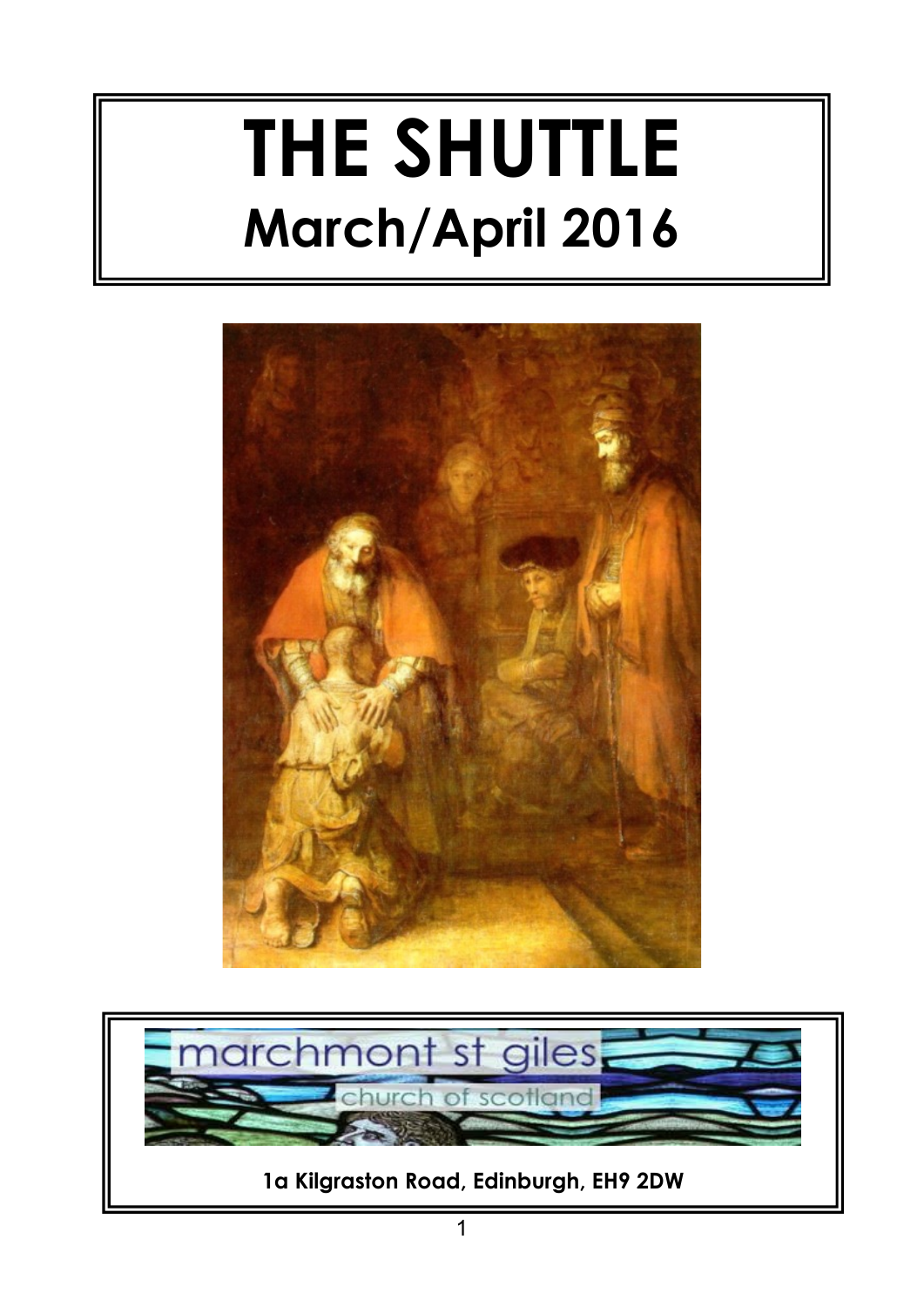# **Meeting Matters**

#### **Every Saturday**

10 - 12 pm Morning Coffee

#### **Every Tuesday**

9.45 Prayers & Reflection South Transept

#### **March**

- 13 9.50 Family Service
	- 10.30 Morning Worship
- 14 10.00 Toddler Church
	- 7.30 Kirk Session St Giles
- 15 10.00 Bible Study
- 7.30 Guild Prospects, All Friends Together
- 20 9.50 Family Service
	- 10.30 Morning Worship Palm Sunday

# *Easter Services*

- 24 7.00 Service of Hand-washing
- 25 12.00 Graveyard Walk followed by Soup Lunch
	- 7.00 Joint Good Friday Service at MSG
- 26 10.00 Junior Church Easter Event
	- 7.00 Taize Service
- 27 1.00 Clocks spring forward one hour to BST 9.50*BST* Family Service - Junior Church in South Transept 10.30*BST*Sacrament of Holy Communion

#### **April**

- 3 10.30 Morning Worship followed by Stated Annual Meeting Articles for the April/May issue of The Shuttle should be submitted to the Editors **no later than today**.
- 5 7.30 Guild Medicins sans Frontieres
- 10 9.50 Family Service Junior Church in South Transept<br>10.30 Morning Worship
- Morning Worship
- 17 9.50 Family Service
	- 10.30 Morning Worship & Baptism

Front Cover

Rembrandt : The Return of the Prodigal Son *(circa 1668)*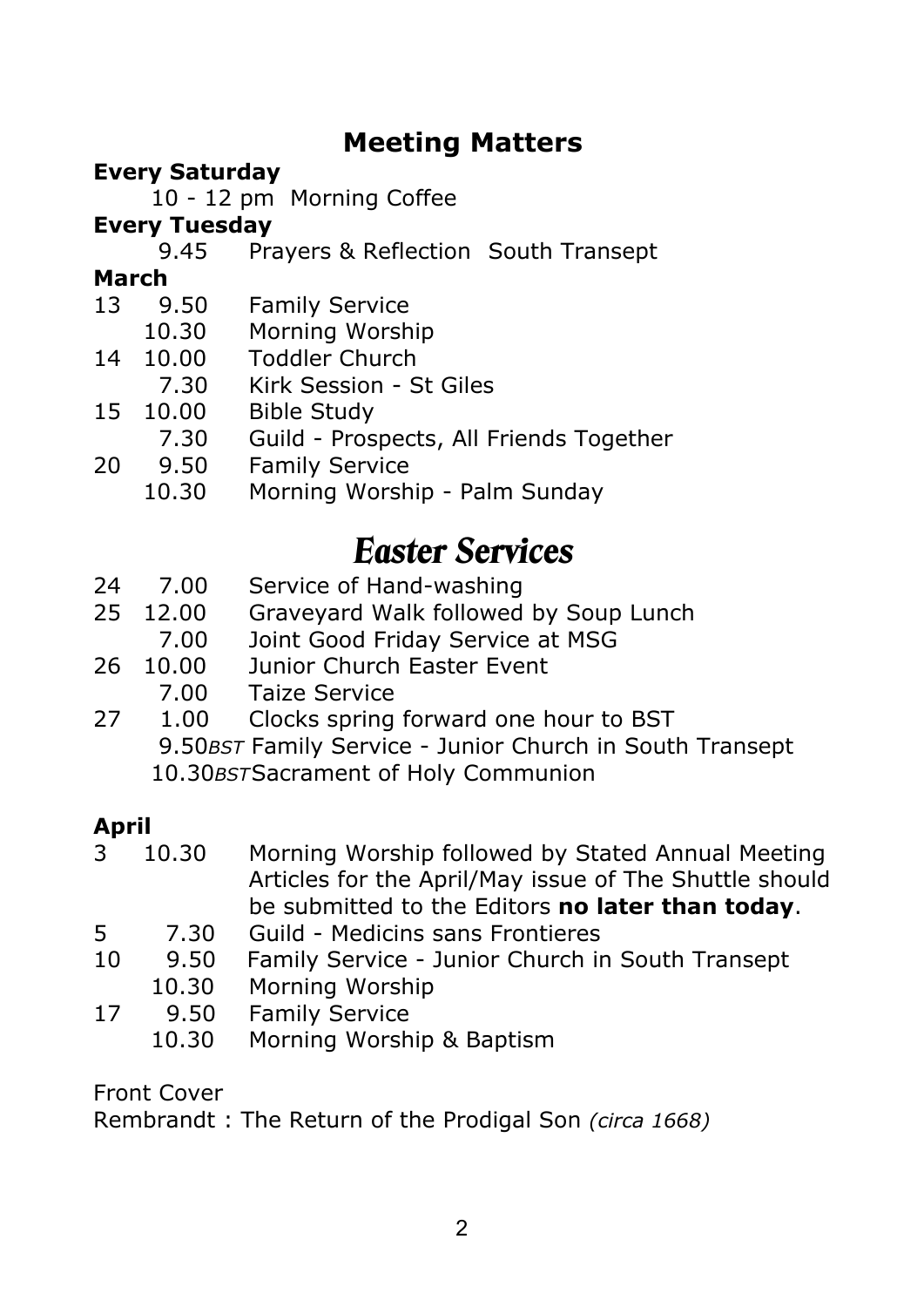# **Reflections**

*"But the father said to his servants, 'Bring out the best robe and put it on him, and put a ring on his hand and sandals on his feet. And bring the fatted calf here and kill it, and let us eat and be merry; for this my son was dead and is alive again; he was lost and is found. And they began to be merry.'* St Luke 15:22-24

The Parable of the Prodigal Son is one of the most commented on stories in the Bible and has inspired the likes of Rembrandt to paint the stunning *Return of the Prodigal Son,* which currently resides in the Hermitage in St Petersburg.

However, as we turn our thoughts in this season of Lent to Holy Week and to Easter and the Resurrection of Christ, let me say a few things about the parable, which may influence your prayers and thoughts at this time.

Throughout the Christian centuries this parable has meant different things to different communities as each searched to find an authentic way to live out their Christian faith in their time and place. There is an ancient tradition where the younger son is interpreted as representing the person of Jesus. In this interpretation, as the younger son travels with his father's inheritance to a far land, Christians interpreted this to represent Jesus' journey, from a divine being into the far country of humanity.

As a result he becomes part of our human experience; in other words our *prodigal* existence. As humans we are often wasteful of God's extravagant love and unworthy of all that God has done in the Creation; we neither appreciate nor care for it as we ought.

On this journey Jesus ends up in a place that is Godforsaken; a place where he does not feed pigs but lingers forsaken on the Cross.

His homecoming occurs when he rises from the grave and he returns to the Father 40 days later. On his Ascension he is welcomed home and then leads us towards the Father's love.

The way this parable has been interpreted declares boldly just how far God is prepared to go to find us and welcome us home. God will journey in Jesus to the distant human country to include us and bring us home. This parable reminds the Church, not to become Pharisees and Scribes, who demand purity, but to see in the hearts of all, the possibility of Eternal Love at work in each of our lives, and to be open to God working through us, even in our broken and vulnerable humanity.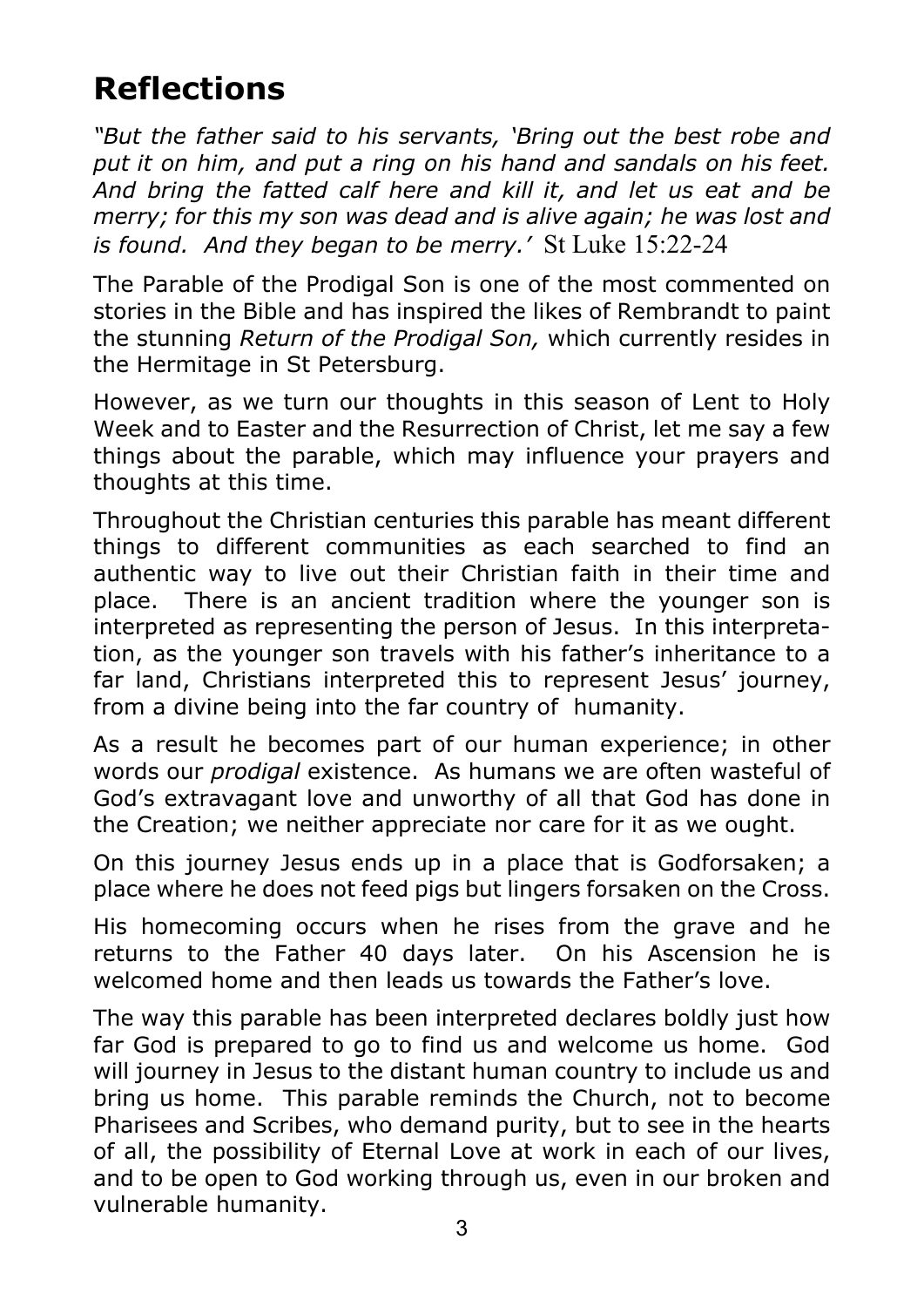At this time in our history there is a huge social unrest all the way across Europe because of upheaval in war torn lands where many of our countries have been involved in one way or another. There are many stories of the clash of cultures, not only of Christian and Muslim, but also of Middle Eastern and European, and we are being challenged to consider the meaning of home and the people whom we are being invited to welcome to our homeland.

Then there are other issues, just as important if not more so to many people, and that is about our younger generation who may not be able to own a home at an age that previous generation would have expected to do so. Paying for university education and the cost of housing has excluded many people from that possibility. This has different effects, including children returning home after university because of their financial fragility. What does home and homecoming mean in this case?

As we seek as a congregation to be a home for everyone in our parish, may it be a home of light and welcome, a home where all are affirmed no matter what their age, experience, cultural background or other factors which might mark them out against us.

What does the parable and homecoming mean for us and are our hearts filled with love for people whom we might not readily identify with on first meeting. Will we be like the Pharisees, or the older son, or the father. How are we supposed to respond as Christians in this place, here and now?

Some stories are challenging and uncomfortable but lead us to exciting places where we can learn new things and have our lives enriched in the name of Christ. Jesus wants the Pharisees and us to join in that intentional walk towards home and the celebration of homecoming when we get there, with all those who want to find a home with God and in community with us this Easter and every Easter.

# Karen K Campbell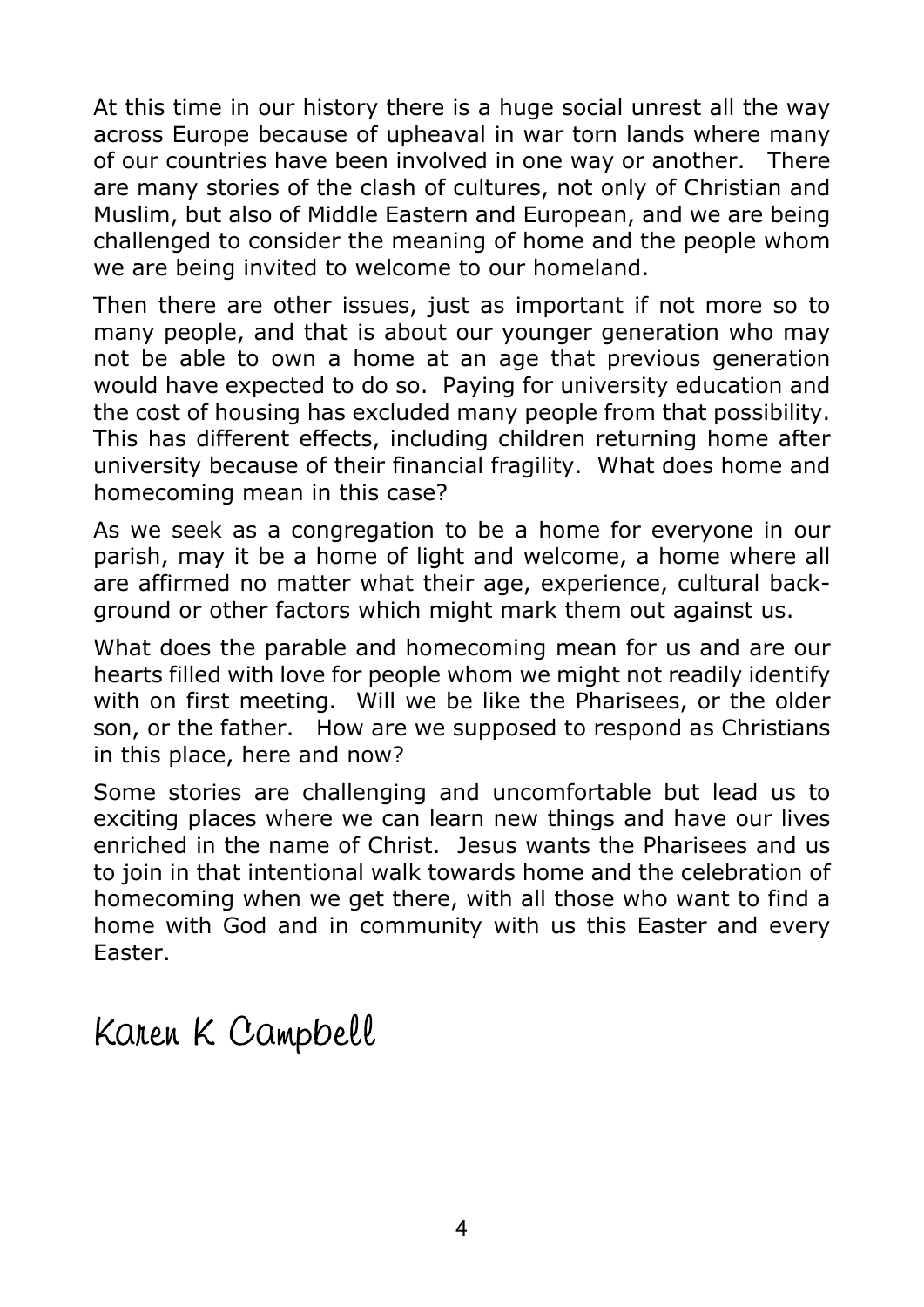# **OUR CHURCH FAMILY & PARISH NEWS**

**Would you like to be a Rainbows Leader?** Fiona Blackley, who has been the leader of the Rainbows group which meets at MSG, is moving down to London and is keen to find someone to take over from her to fulfil this fun role. Could you help? If so please contact fiona\_blackley@hotmail.com

We wish Fiona every success in her new job and thank her for all her efforts over the years.

#### **GUILD NOTES TILL EASTER**



We very much enjoyed our February afternoon meeting with Charles Burnett who gave us detailed background and history as well as up-to-date news about the Thistle Chapel; he brought colour and pageantry into a very wild afternoon!

More colour, amusement and fascinating information were provided on 1st March by Alan Murray, clad in suitably Rupert attire. His talk brought back many memories and allowed a more mature look at the illustrative skills provided in the annuals.

The meeting at 7.30 on March 15th is about our second project to be covered this year; entitled All Friends Together and led by Prospects in Scotland, it is about helping churches to welcome people with learning disabilities, and to include them more in congregational life.

On April 5th Pam O'Brien from Médecins sans Frontières will be our speaker.

Please feel free to join us for any meeting which interests you, all are very welcome.

Saturday Morning Coffees will continue till March 19th, so do come along and join us any Saturday from 10.00 till noon. After our Easter break, we recommence on Saturday April 16th.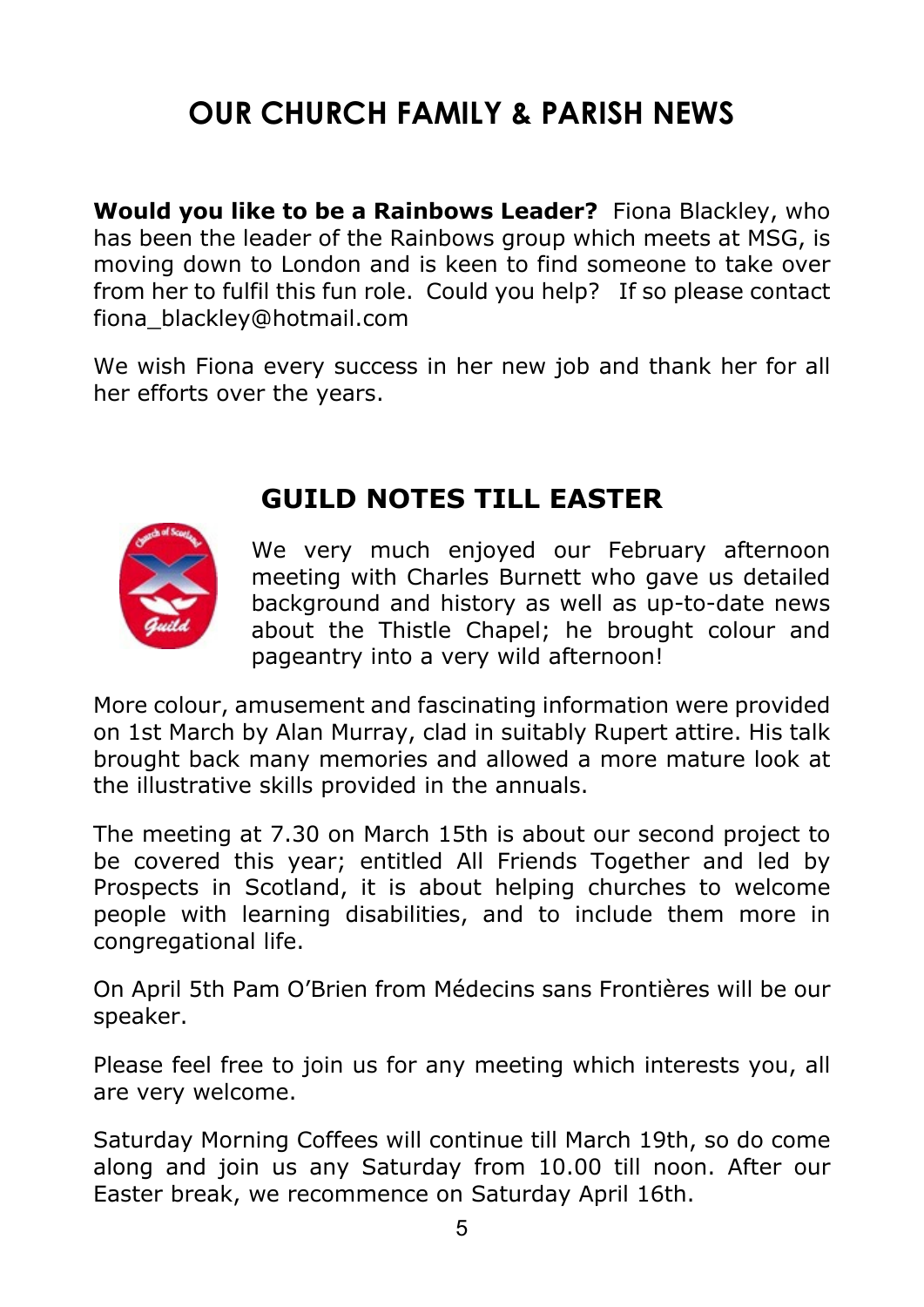#### **A Prayer for Lent**

*Khaled Hosseini the writer of the book, The Kite Runner, wrote the following:*

*"I wondered if that was how forgiveness budded; not with the fanfare of epiphany, but with pain gathering its things, packing up, and slipping away unannounced in the middle of the night."*

Let us pray In this place Where our friends Our loved ones, Once sat with us

Our forebears in faith Prayed for us And like us Gave thanks for those people of faith Who have gone before us

We come before you in prayer O Creator, whom we call LOVE

Love Eternal Love Incarnate Love Close as our latest breath

Help us this day To pack up our pain And allow it to journey far away

May your forgiveness come home To remain with us forever That we may neither feel nor cause pain But always to find ways To encourage, promote and live in love.

May your Eternal, Incarnate, closely felt love Forgive, instruct and encourage us All the days of our lives In the Season of Preparation For the celebration of Resurrection The bursting forth of new life in a garden And all the days of our lives And then forever in the garden of home In Eternity. Amen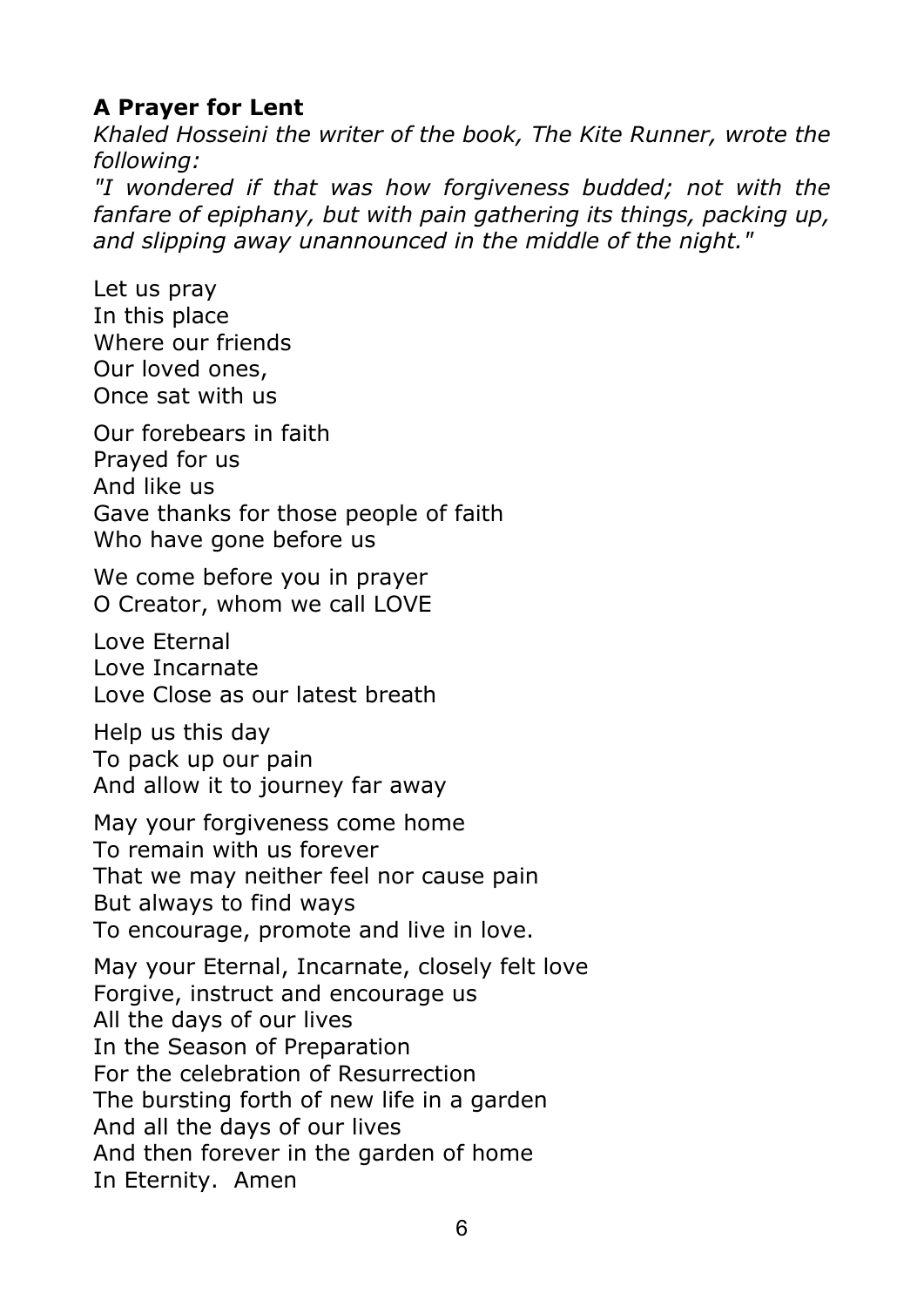# AROUND THE AISLES

**Butterflies Cafe** will be closed for Easter from 4pm on Thursday 24<sup>th</sup> until 10am on the 4<sup>th</sup> April.

**Butterflies Plus** will not be available on the 29<sup>th</sup> March but will recommence on the 5th April.

**Please note that the email address for the Minister has been changed to kkcampbell@churchofscotland.org.uk** This is a directive from the 'Head Office' of the Church of Scotland and is for Data Protection reasons.

The **Stated Annual Meeting** will take place in the Church Centre after Morning Worship on Sunday 3rd April 2016 when there will be a short presentation of the annual accounts by the Treasurer.

**Elders,** please note the change of date for the March Kirk Session meeting - it is now the 14th March and will be held in the St Giles' Room.

**Summertime** begins on Easter Day this year so please remember that clocks will leap forward one hour.

Picking up on a recent Sunday theme : Good News - Bad News Good News the **number 24 bus** service frequency is to be increased to three times per hour **-** Bad News it doesn't start until Sunday 10<sup>th</sup> April. However the good news outweighs the bad as the service will have additional buses in the evenings plus Sunday. And there's more - the Service **No 5** will have changes to timetable to improve efficiency at peak times and similar changes will take place on the **41** service! New timetable leaflets will be available soon on line at Lothian Buses website and on the buses from approx 3rd April. *No information is to hand as we 'go to press' about Sunday morning bus times*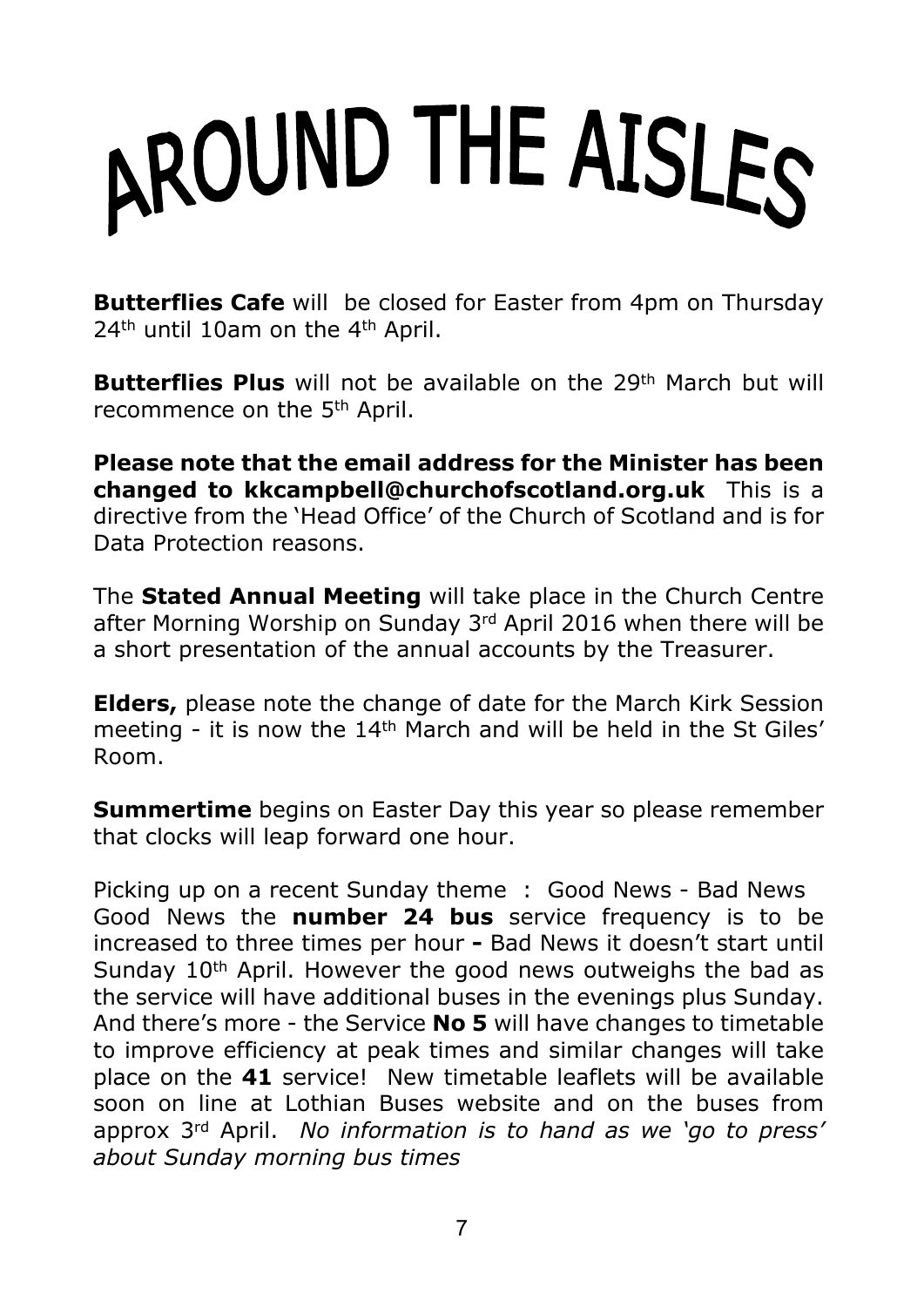## Visit to Northern Iraq with Open Doors

In September of this year I was fortunate to join a trip to Northern Iraq along with other Christians from across the UK; we travelled with Open Doors, a charity which acts in support of persecuted Christians around the world, and the aim of the trip was to visit some of the refugee camps where refugees from the ISIS conflict are now housed.



Actually, 'refugee' is not the correct term, and neither is 'camp'; the people we visited are all Iraqis, driven from their home cities of Mosul and Qaraqosh when ISIS arrived in August 2014, so they are Internally Displaced Persons, or IDPs; also we were told very quickly that their new homes are never referred to as 'camps' but as 'centres' or 'villages' and this reflects the fact that the people we met have now made their homes in these centres, albeit not in the best of circumstances.

In total there are some 120,000 Christian IDPs in Northern Iraq – we visited 7 different centres where they are now living. Typical accommodation now consists of 'caravans' (which have replaced the original tents) – the 'caravans' are, in reality, portacabins, each housing one whole family, sometimes 3 generations, and are tightly packed in specific areas – one such centre housed 8,000 people in a space not much larger than a few football pitches. Many of the centres are housed behind barbed wire, giving the impression of a prison camp – this is for the Christians' protection, since they are still only some 40 kilometres or so from the ISIS front line.

Many of the stories we heard were truly distressing – stories of families uprooted from their homes and businesses at 1 hour's notice, stripped of all valuables. Children have lost their education, families their livelihoods and homes, and all have lost their churches. However the faith of the Iraqi Christians is truly astonishing; we did not enter a single home where the cross was not prominent,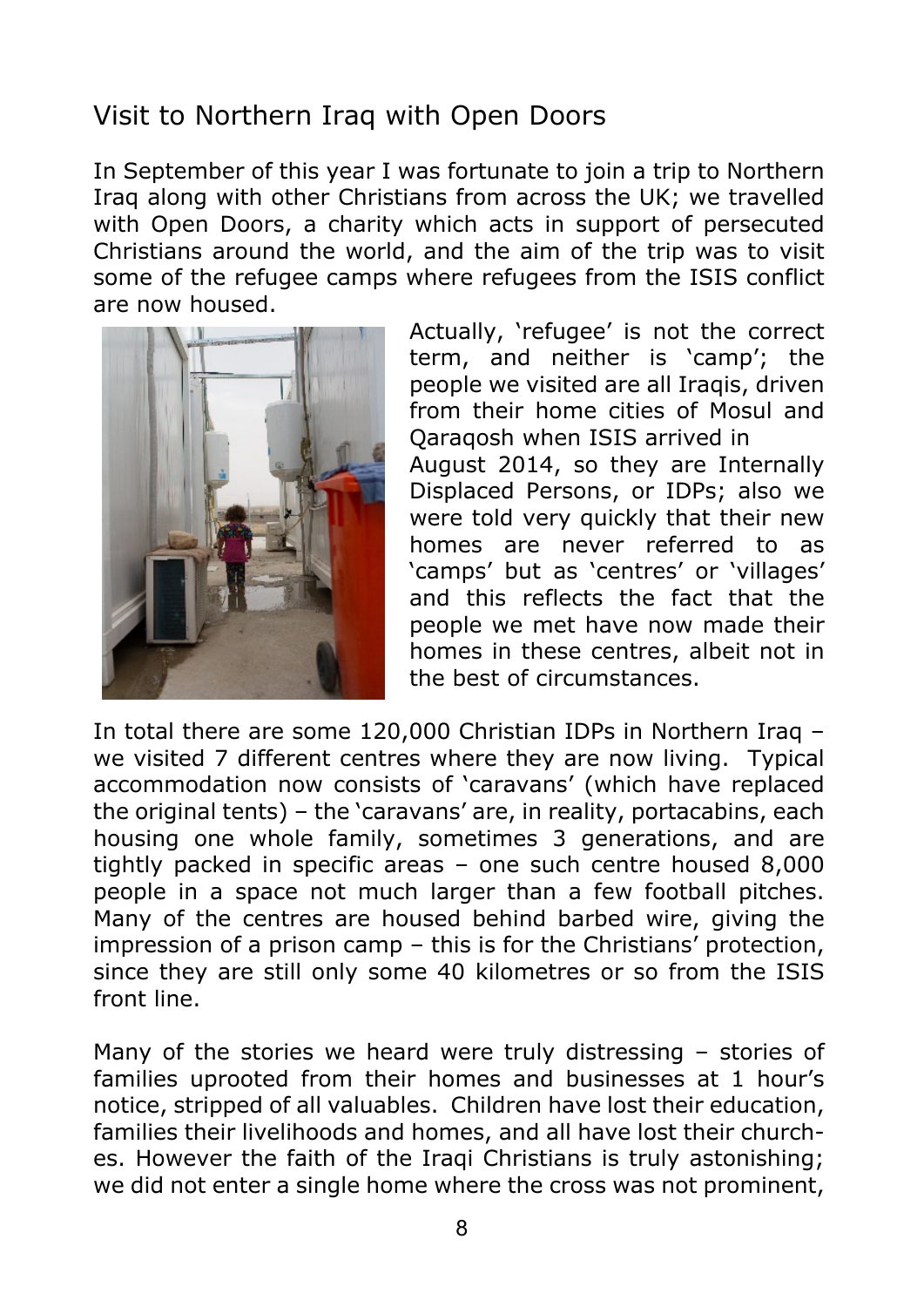and the word 'Hamdullah' (I give all thanks to God) was repeated frequently in conversation.



The Church in Northern Iraq has responded magnificently to the crisis, giving people a material home and a spiritual home; how ever for this they need continual funding, this is what Open Doors (and other chari ties) are helping to provide.

Some IDP centres are very different – we visited one housing estate where families are

housed in 3-bedroom houses. This sounded very comfortable, until we realised that each house is now a home to 4 families, one per room – around 20 people per house. The many children we spoke to were desperate to re-start their education and the Church has launched a Kindergarten at each centre we visited.

Most of all, the Christians we met asked why the west has forgotten about them; we see and hear much about the refugee crisis in Europe, but those still in Iraq (and Syria) are largely overlooked. Our trip was designed to help raise awareness of their plight.

We met many inspiring people on our trip, who have overcome hardships we could not even begin to imagine. Their stories were heartbreaking, their resolve impressive, their faith unshakeable. The priest who now helps to run one of the IDP centres right in the heart of a city in Northern Iraq spoke these words – words none of us will ever forget. "ISIS took our homes – now we live in one home together here. They destroyed our churches – now we worship together in one church. They took our land – but they will never take our Jesus." Amen to that.

To see more about Open Doors and its work please visit http://www.opendoorsuk.org/

Barry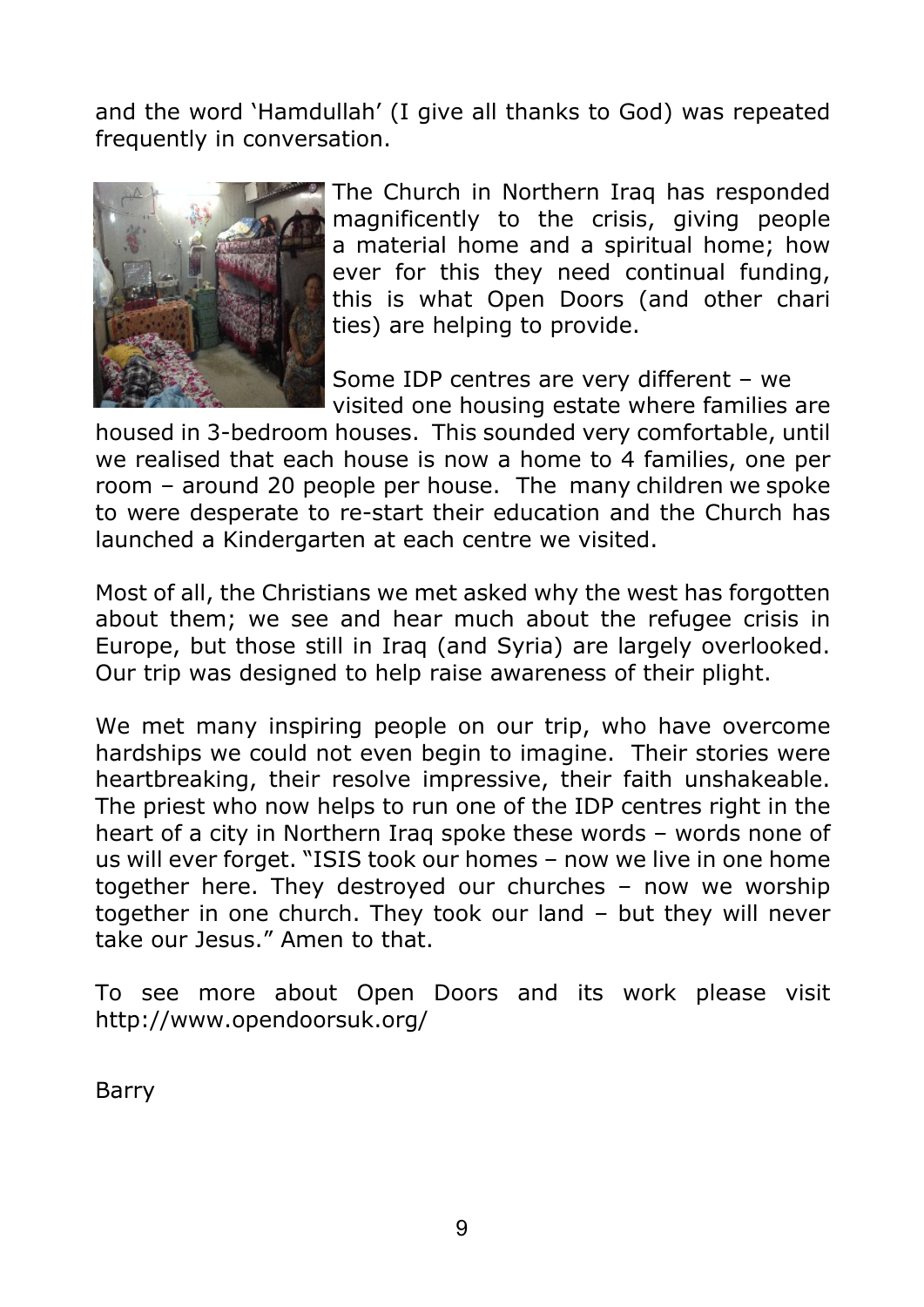#### **HOLY CORNER CHRISTIAN AID BOOK SALE NEEDS BOOKS**

Preparations are underway for the successful and friendly Holy Corner Book Sale which will take place during Christian Aid Week, 14th - 21st May 2016. We need donations now of books paperbacks, hardbacks, fiction, non-fiction, old and new - we happily accept all sorts of books!

Donations can be left Monday - Friday between 10am and 12pm at the side door of Morningside United Church, 15 Chamberlain Road, Edinburgh, EH10 4DJ. If you'd rather have your books collected please call 0131-229-0090 or 07754-264465 to arrange collection.

Further details available at the booksale blog; visit the Holy Corner Book Sale or the Christian Aid pages Christian Aid Events

#### **Christian Aid Week : 15th - 21st May**

Christian Aid week once again is approaching and once again I ask you all for your donation of time money and expertise. Your help is much valued and appreciated by many.

Date of envelope stuffing - 11th April @ 7.00 pm

Coffee Morning - 14th May

Dedication Service - 15th May - @ GSCC, Chalmers Crescent

Collecting House to House is a great way to reach out to our local community, chatting with our neighbours while helping transform the lives of our global neighbours.

We did so well last year with our House to House collection, due to the generosity of the collectors' time and I hope that we can rely on you again.

More information in next month's issue of The Shuttle

June Wilson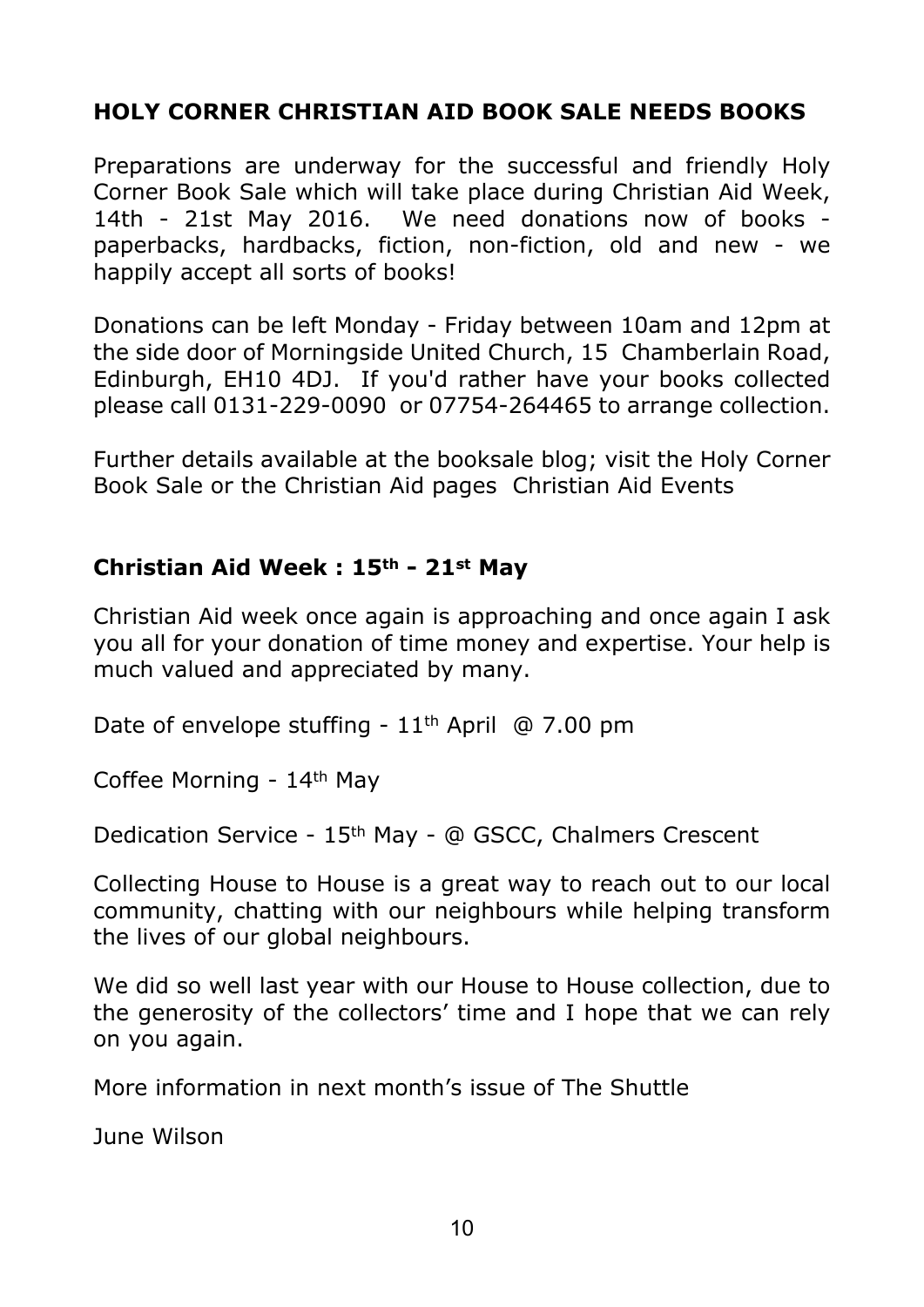# **Family Focus**

The song 'Four Seasons in one day' springs to mind as I write this; in terms of both the weather and phases of activity. Over the last 3 days (Saturday, Sunday and Monday) we have seen rain, hail, cold, relatively mild compared to the cold, snow, sunshine and blue skies. Just as we think spring has sprung, along comes another winter snap.

I feel my time has been similar over the past little while; planning progress then slipping back into treading water again. The inevitable winter colds and lurgies have had their say on Sunday morning children's group leaders and staff as well as the children themselves, so that numbers and locations of groups has been more than usually "flexible"! Our hint of spring in this quarter is that we have some fresh faces preparing to join the existing Sunday morning team which is very exciting. Thank you to the whole team; long standing stalwarts and fresh faces, for all you do and I am looking forward to the next phase after Easter.

Our next phase of growth, as well as 2 upcoming Baptisms and our littlest members of the fortnightly Bible Study (see below), are some of the children's group team are coming with me to a Creative Learning workshop hosted by the Presbytery to inspire and challenge how we use learning styles in our children's groups. I am looking forward to sharing this as a team, not just me telling them about it afterwards.

Staying with the weather imagery, we are basking in the sunshine of achievement (not personal achievement but a team effort) of the latest Kids Club. It was a delight to welcome a good number of children (and meet their families) to 'The Sheep Mystery' to explore the Lost Sheep story with Cecil the Sheep: magnifying glasses included. Special thanks to the young helpers from our extended church family for carrying the event along. Their involvement is a credit to their families and home churches.

Our next Kids Club is on Saturday 28th May so I will need to get my rest in ahead of then! No rest or over wintering scheduled just yet, though, as Easter is soon upon us and we are building on last year's format to hold another Easter family event. Egg boxes and spare bonnets at the ready please!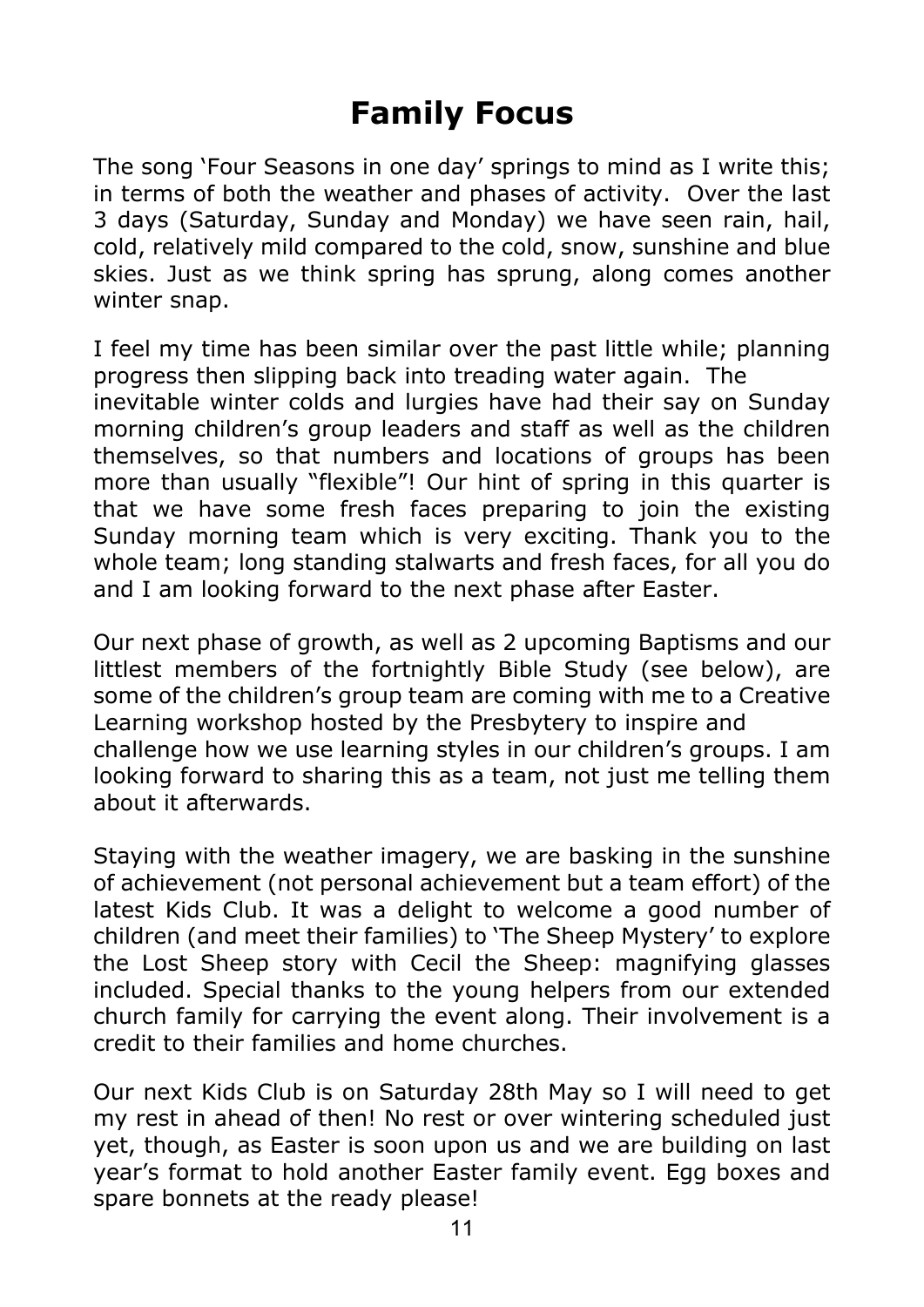Lastly, for those who may be in the Autumnal phase of life (or who are not already booked for innumerable commitments on Monday and Tuesday mornings!), our littlest members of the congregation would like to have some folk to keep them company during Bible study and maybe the Tuesday prayers so that their grown- ups can take part. Not a sole-charge gig, more of a second pair of hands. Pram pushing on the spot and humming not compulsory, but proving quite effective recently. Get in touch with me for further details.

The next Toddler Church is on Monday 14th March, 10 – 10.30am.

# **Easter Family event: Saturday, 26th March,**

## **10 am – 12 pm:**

All about Easter; the story so far, reflection,

bread making, egg decorating, crafts and

maybe a bonnet or 2!

All welcome.

Bettina



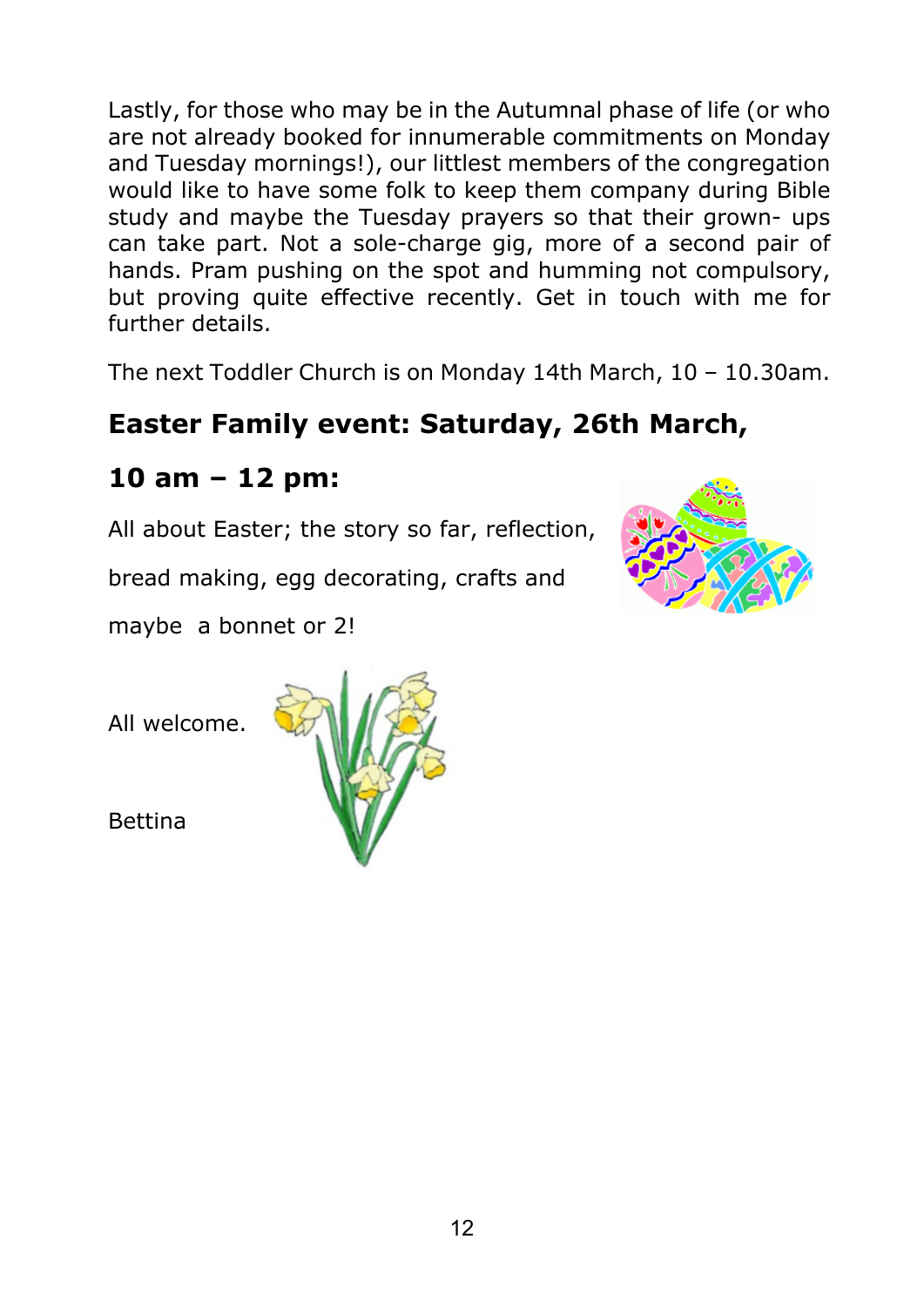# **RECYCLNG - HOW CAN WE PLAY OUR PART**

We have all got used to recycling at home and now we need to extend that to other areas of life eg church. Recently we have had our rubbish bins changed and can recycle all food waste, plastics, tins, paper, cardboard, garden waste and glass. However that still leaves us with quite a bit of non-recyclable rubbish and only 1 grey household sized bin which is collected fortnightly with no excess allowed.

So here is a list of what we can recycle:

#### **Food - red bin in kitchen**

All food waste including teabags and coffee filter papers & grounds but no napkins

#### **Tins, plastic food packaging, glass, cardboard - cream bin in kitchen**

Small bits of cardboard packaging can go in here with larger pieces on trolley opposite kitchen door or in green bins at front gates

**Paper** - box under desk in office or cream bin in kitchen or green bin at front gates

**Flowers** - brown bins at front gates

#### **Parking!**

Concern continues about the indiscriminate parking in the church grounds. The concern is a twofold nature - Safety & Emergency Access and the financial impact on church resources.

Our aim is to minimise traffic movement in the grounds so as not to compromise safety and maintain the integrity of our church grounds. All group leaders from Playgroup to Yoga have been advised of the church parking policy : **Authorised users and Blue Badge only.** Despite this group users can be seen driving into the church grounds creating a hazard for the many children using our facilities, indeed our original parking signs were child sized but were driven over and damaged so many times that it became too expensive to replace them. The other concern is the financial impact of repairing pot holes caused by car tyres and replacing gravel ground into the surface, an unacceptable level of expense is involved in this activity when the funds could be better employed in the mission of the church.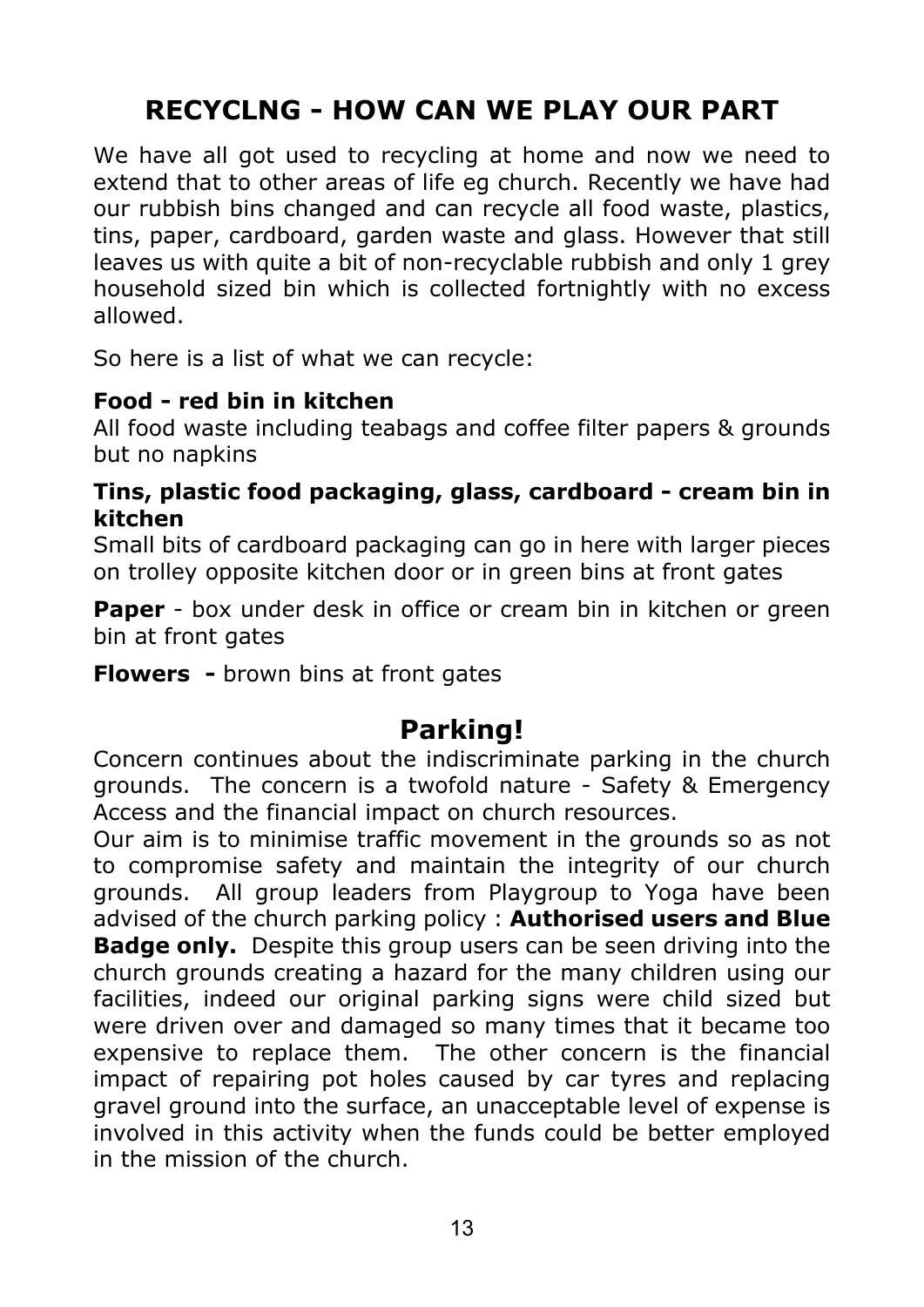# Easter Services 2016

#### **Everyone is welcome at our Easter services**

#### **24th March**

Maundy Thursday - Hand-Washing and Holy Communion 7pm in the Church.

#### **25th March**

Good Friday - Graveyard walk, Midday followed by soup in Butterflies Cafe.

Good Friday - Joint Service with the German Speaking Congregation 7pm in the Church.

#### **26th March**

Easter Saturday - Taize at the foot of the Cross Service 7pm in the Church

#### **27th March**

Early Service 9.50am and Easter Day Service and Holy Communion 10.30am

# Childrens' Activities over Easter

#### **26th March**

Easter Crafts, bread-making, stories and games 10am - 12noon

#### **27th March**

Easter Sunday Family Service with activities in South Transept afterwards during the 10.30 Service

#### **3rd April**

#### **Please note there will be no 9.50 Family Service or Junior Church**

#### **10th April**

Family Service at 9.50 and activities in the South Transept during 10.30 Service

The bread which the children will make on Easter Saturday will be used during the Sacrament of Communion on Easter Sunday.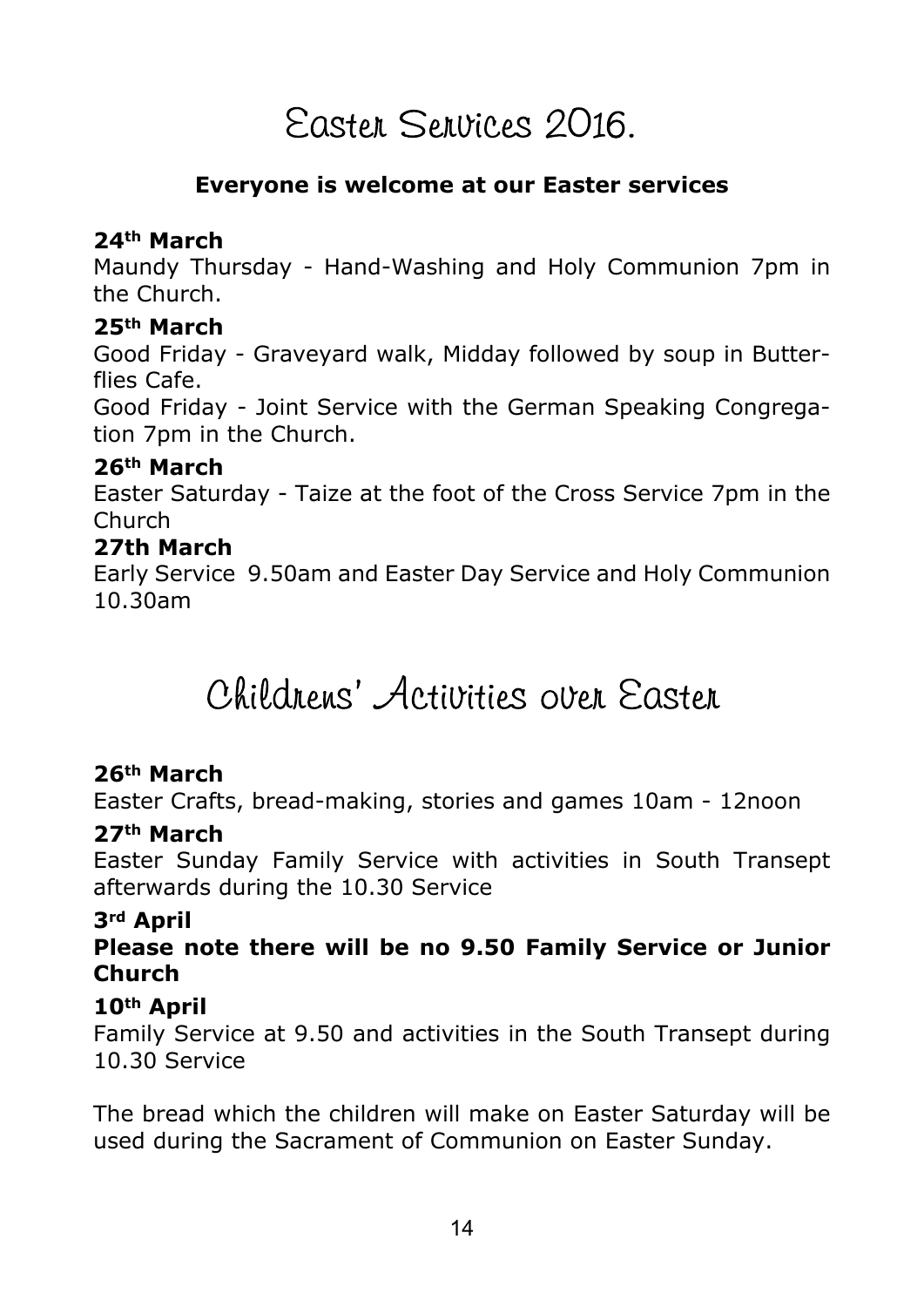# **And finally…**



One day, the father of a very wealthy family took his son on a trip to the country with the express purpose of showing him how poor people live. They spent a couple of days and nights on the farm of what would be considered a very poor family.

On their return from their trip, the father asked his son, "How was the trip?"

"It was great, Dad."

"Did you see how poor people live?" the father asked.

"Oh yeah," said the son.

"So, tell me, what did you learn from the trip?" asked the father.

The son answered: "I saw that we have one dog and they had four. We have a pool that reaches to the middle of our garden and they have a creek that has no end. We have imported lanterns in our garden and they have the stars at night. Our patio reaches to the front yard and they have the whole horizon.

"We have a small piece of land to live on and they have fields that go beyond our sight.

"We have servants who serve us, but they serve others. We buy our food, but they grow theirs.

"We have walls around our property to protect us, they have friends to protect them."

The boy's father was speechless.

Then his son added, "Thanks Dad for showing me how poor we are."